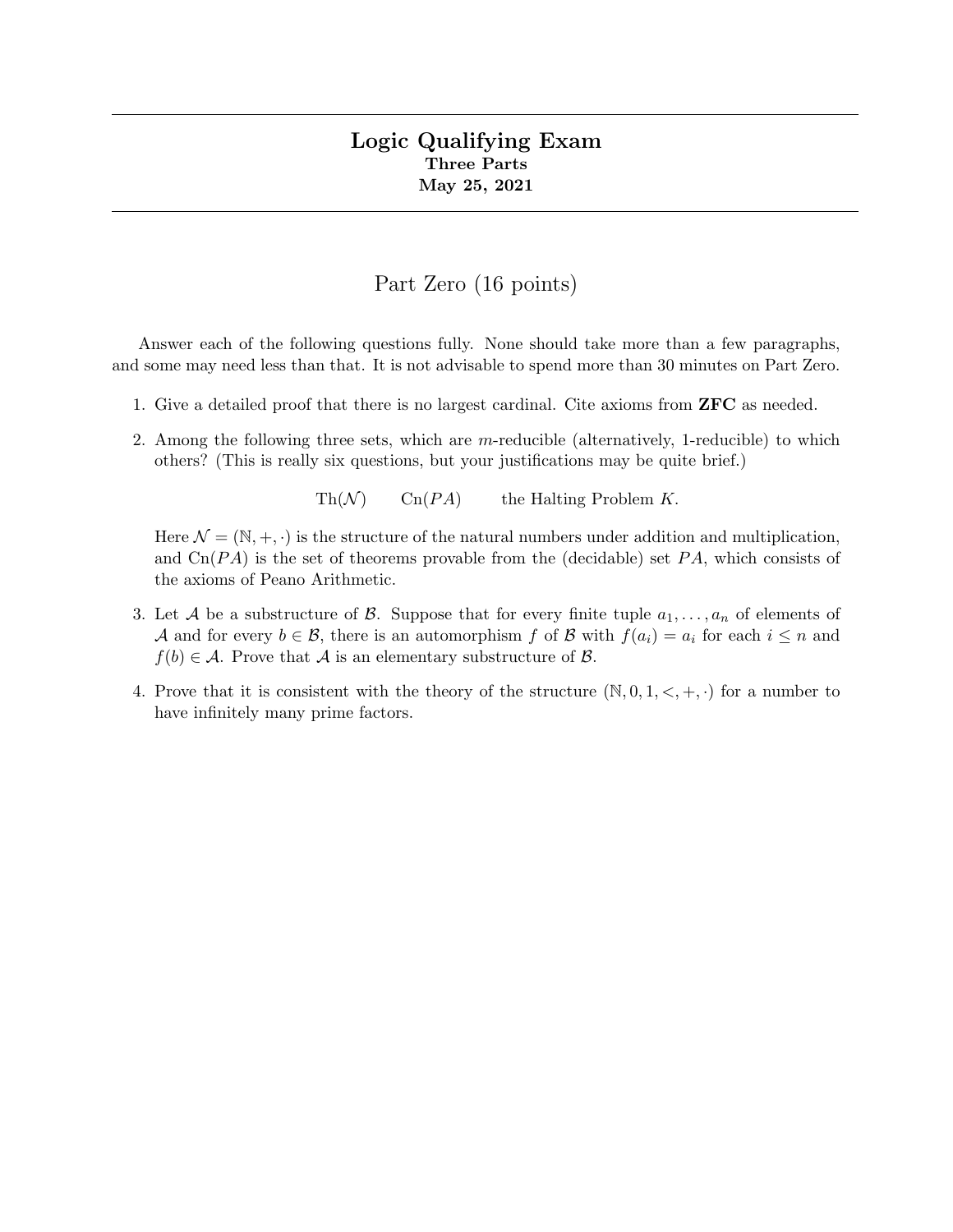# Part One (42 points)

Do THREE of the following six problems (which continue on the next page). All syntax is first order—with equality,  $=$ , a logical symbol (hence always part of any of the languages L considered). Please justify your answers with full proofs, where you may quote well-known results by name (without proof).

- 1. Let  $\varphi(x, y)$  be an L-formula in the free variables, x and y. Given an L-structure M and an element  $c \in M$ , the parametric formula  $\varphi(x, c)$  defines a set in M, denoted by  $\varphi(M, c)$ .
	- (a) Prove: if T is a complete L-theory such that, for every model  $M \models T$  and every element  $c \in M$ , the set  $\varphi(M, c)$  is finite, then there is a uniform finite bound on the cardinality of all those sets  $\varphi(M, c)$ .
	- (b) Prove or disprove the converse: when there is such a uniform bound, all the sets  $\varphi(M, c)$ are finite (in all  $M \models T$ ).
- 2. (a) Prove or disprove: the ordering of the rationals embeds elementarily into any non-trivial dense linear order without endpoints.
	- (b) Prove or disprove: any two non-trivial dense linear order without endpoints are elementarily equivalent.
- 3. Let  $L_P$  be the language whose only non-logical symbol is a unary predicate P. Let  $T_P$  be the L<sub>P</sub>-theory axiomatized by the single axiom  $\forall x P(x) \lor \forall x \neg P(x)$ . Let  $T_P^{\infty}$  be the theory of all infinite models of  $T_P$ .
	- (a) How to axiomatize  $T_P^{\infty}$ ?
	- (b) How many models, up to isomorphism, does  $T_P$  have in any given cardinality (finite or infinite)?
	- (c) How many completions does  $T_P^\infty$  have?
	- (d) How many models does each of  $T_P^{\infty}$ 's completions have in any given infinite cardinality?
	- (e) Prove that every embedding of non-empty models of  $T_P^{\infty}$  is elementary.
- 4. Suppose  $L_q = (1, \cdot)$  with the only nonlogical symbols, a constant symbol 1 and a binary function symbol ·.

Prove or disprove: the theory of groups is axiomatizable by universal  $L_q$ -sentences, i.e.,  $L_q$ sentences such that, when they are written in prenex normal form, the only quantifiers are ∀.

5. Suppose  $L_{\mathbb{Z}} = (0, +, -)$  with a constant, 0, and two binary function symbols, + and -.

Consider the additive group of the integers,  $\mathbb{Z}$ , as an  $L_{\mathbb{Z}}$ -structure with the standard interpretations.

- (a) Prove: all substructures of  $\mathbb Z$  are elementarily equivalent to  $\mathbb Z$ , and there are infinitely many.
- (b) Prove: no proper substructure (in fact, submodel) of  $\mathbb Z$  is elementary.
- (c) Prove or disprove: therefore the complete theory of  $\mathbb Z$  has quantifier elimination. (Part One continues on the next page.)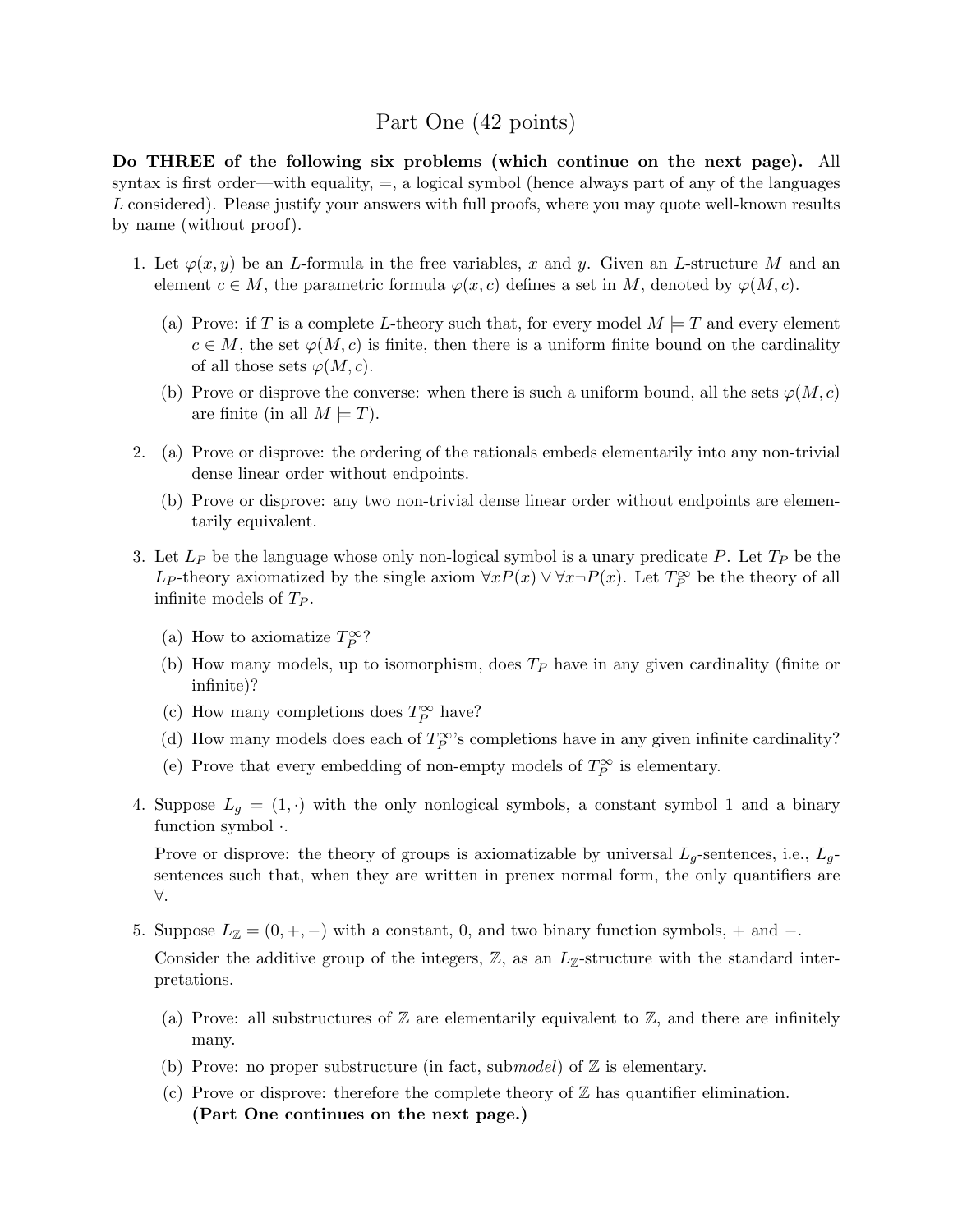- 6. Suppose  $L<sub>E</sub>$  is a language whose single non-logical symbol is a binary relation symbol  $E$ . Consider the  $L_E$ -theory T of all  $L_E$ -structures in which E defines an equivalence relation with two infinite  $E$ -classes.
	- (a) Write down an  $L_E$ -axiomatization of T.
	- (b) How many non-isomorphic countable models does T have?
	- (c) How many non-isomorphic models does T have of cardinality  $\aleph_1$ ?
	- (d) Conclude what you can about the completeness of T.